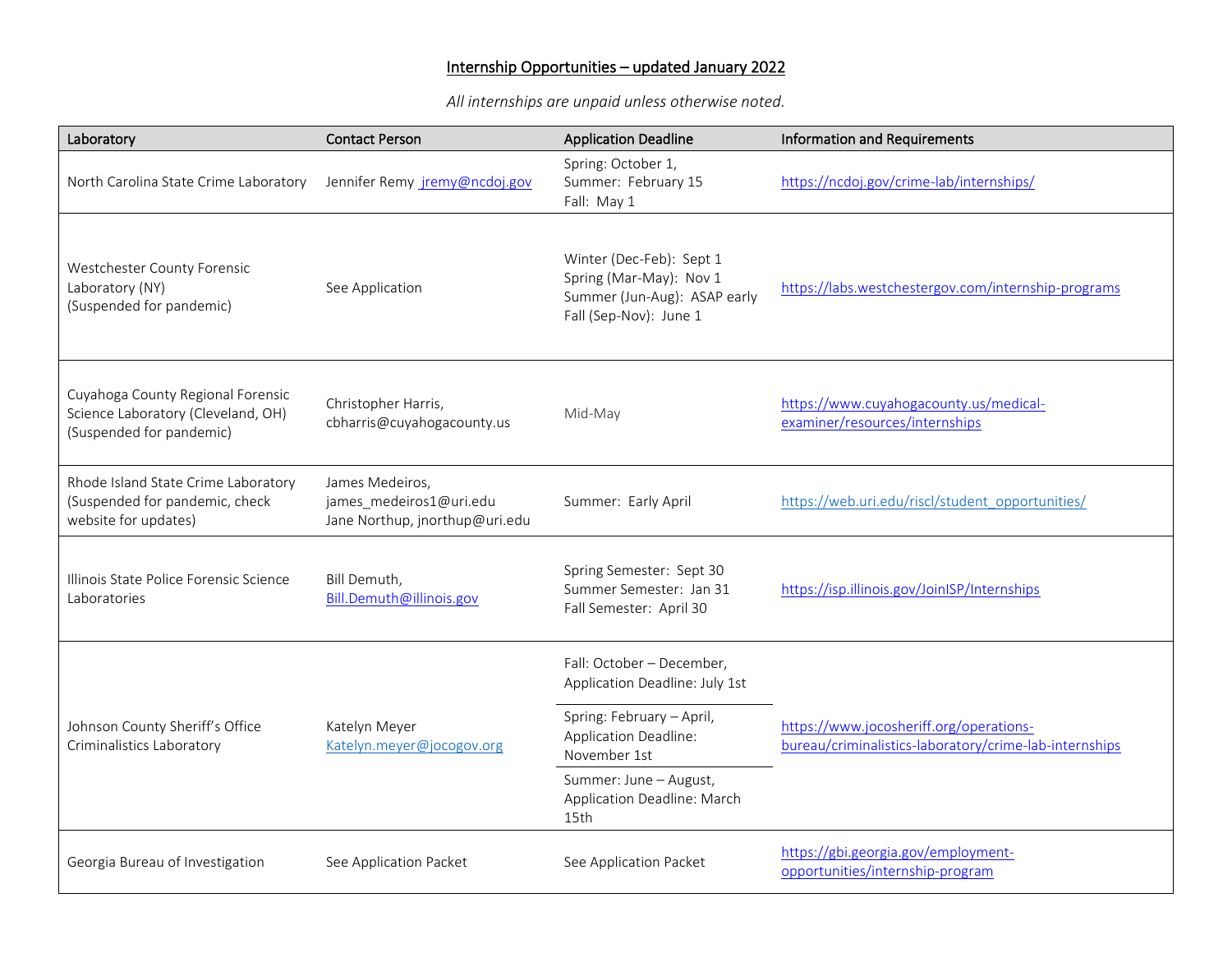| Laboratory                                                                                                                                                            | <b>Contact Person</b>                                                                                                                                                       | <b>Application Deadline</b>                                                                                                                                                                                                        | <b>Information and Requirements</b>                                                                                                                                                                                                                                                                                                                                                                                                                                                       |
|-----------------------------------------------------------------------------------------------------------------------------------------------------------------------|-----------------------------------------------------------------------------------------------------------------------------------------------------------------------------|------------------------------------------------------------------------------------------------------------------------------------------------------------------------------------------------------------------------------------|-------------------------------------------------------------------------------------------------------------------------------------------------------------------------------------------------------------------------------------------------------------------------------------------------------------------------------------------------------------------------------------------------------------------------------------------------------------------------------------------|
| Washington State Patrol Crime<br>Laboratory                                                                                                                           | WSPCrimeLabIntership@wsp.wa.gov                                                                                                                                             | Summer - applications<br>accepted Dec-Jan (submit early)                                                                                                                                                                           | https://www.wsp.wa.gov/crime/crime-and-forensic-<br>laboratory-services/                                                                                                                                                                                                                                                                                                                                                                                                                  |
| Michigan State Police Northville<br>Forensic Laboratory<br>(Suspended for pandemic)                                                                                   | Erica Anderson<br>andersonE7@michigan.gov                                                                                                                                   | Summer: March 1                                                                                                                                                                                                                    | An interns must be at least a sophomore in college majoring<br>in forensic science, biology, chemistry, biochemistry,<br>microbiology, or a related pure or applied science.                                                                                                                                                                                                                                                                                                              |
| Orange County Crime Laboratory (CA)                                                                                                                                   | See website                                                                                                                                                                 | Summer: January 15                                                                                                                                                                                                                 | https://hrs.ocgov.com/careers/volunteer-<br>intern/internships/internship-opportunities                                                                                                                                                                                                                                                                                                                                                                                                   |
|                                                                                                                                                                       |                                                                                                                                                                             |                                                                                                                                                                                                                                    | https://www.governmentjobs.com/careers/oc/internships/jo<br>bs/3222238/forensic-science-intern-unpaid-intern                                                                                                                                                                                                                                                                                                                                                                              |
| Indiana State Police Laboratories                                                                                                                                     | See Application                                                                                                                                                             | Summer: Early February                                                                                                                                                                                                             | https://www.in.gov/isp/labs/2446.htm                                                                                                                                                                                                                                                                                                                                                                                                                                                      |
| Miami Valley Regional Crime<br>Laboratory (Dayton, OH)                                                                                                                | Kialee Bowles at 937-225-6022 or<br>BowlesK@mcohio.org                                                                                                                      | No deadline given                                                                                                                                                                                                                  | https://www.mcohio.org/government/other_government_a<br>nd community agencies/miami valley regional crime lab/f<br>orensic science internship.php                                                                                                                                                                                                                                                                                                                                         |
| Colorado Bureau of Investigation<br>Forensic Services (Suspended for<br>pandemic)                                                                                     | Denver Lab - Kailee Henson<br>Kailee.henson@state.co.us                                                                                                                     | Summer: Mid January                                                                                                                                                                                                                | While internships are available in both the Denver and<br>Pueblo locations, Trace is only located in Denver.                                                                                                                                                                                                                                                                                                                                                                              |
| Cwiklik and Associates<br>(Seattle, WA)<br>(small private forensic science<br>laboratory specializing in microscopy,<br>trace evidence and general<br>criminalistics) | Chesterene Cwicklik<br>chesterene@cwikliklab.com                                                                                                                            | Summer and academic year,<br>No deadline given.                                                                                                                                                                                    | Interested candidates should send a resume that includes<br>coursework.<br>Interns work on internship projects, not on cases. Interns are<br>exposed to discussions etc. about casework, so they do get<br>to see some of the work.<br>The best credentials are a willingness to understand science<br>fundamentals, to have an active curiosity about phenomena<br>and their explanations, and about what we really do not<br>know. The operative word in "forensic science" is science. |
| United States Postal Service Forensic<br>Laboratory Services (Dulles, VA)                                                                                             | Lisa Tolli, LETolli@uspis.gov<br>Explain your objectives in pursuing<br>an internship and attach a résumé<br>and college transcript (the<br>transcripts can be unofficial). | Internship applications for the<br>year will be taken on a rolling<br>basis starting mid-October the<br>prior year until all positions are<br>filled. Internships can occur<br>throughout the year, not just<br>during the summer. | Graduate students are preferred.<br>All internship applicants must have completed at least two<br>years of higher education progressing toward a degree in a<br>natural science, and must be enrolled in a degree program<br>during the time the application is submitted.<br>The start/end dates of internships are decided by mutual<br>agreement between the prospective intern and laboratory<br>prior to the submission of the final application.                                    |